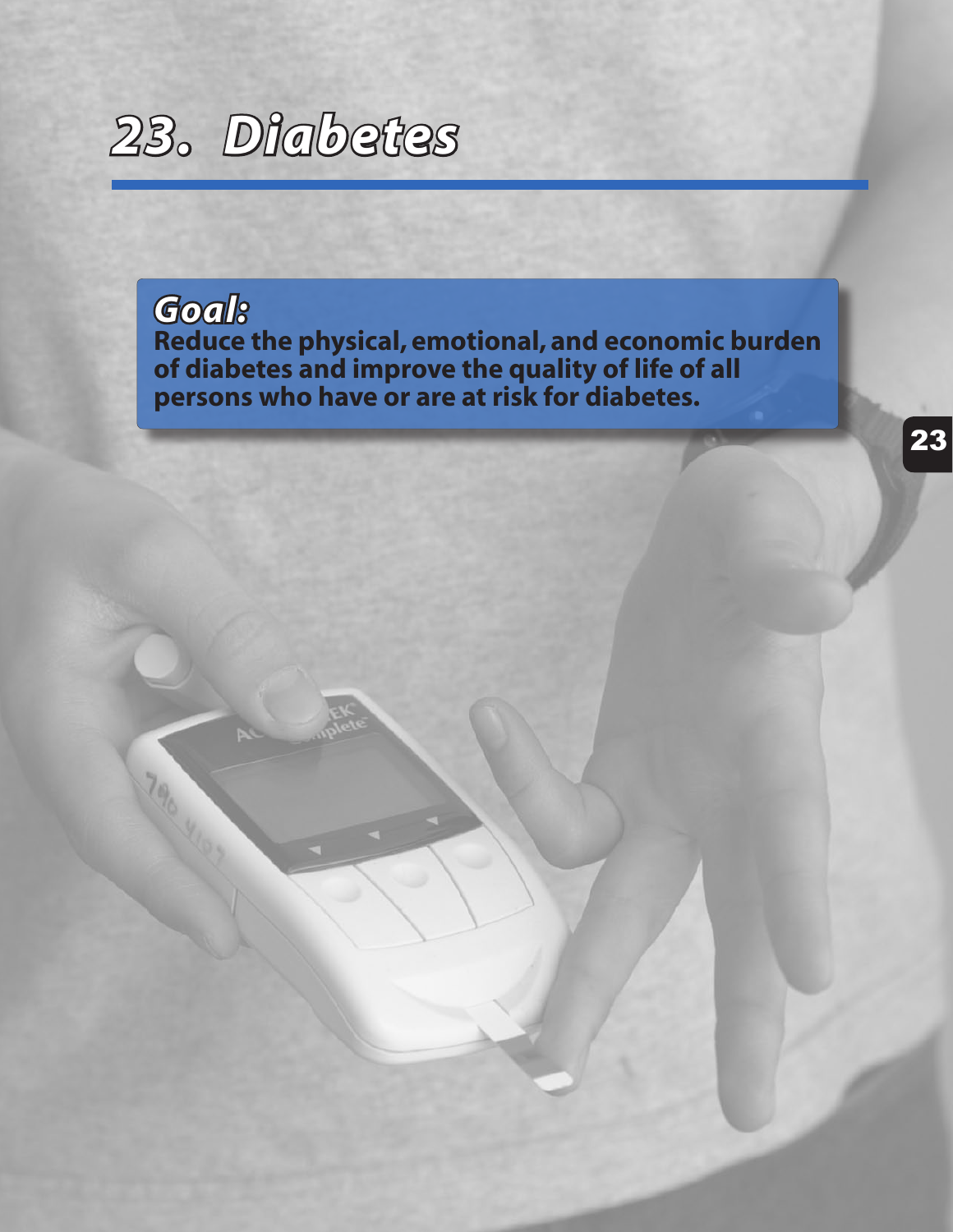#### **Health Goal for the Year 2010: Reduce the physical, emotional and economic burden of diabetes and improve the quality of life of all persons who have or are at risk for diabetes.**

|                | Indicator                                                                                                                                       | Alaska Data<br><b>Source</b>                   | U.S.<br><b>Baseline</b>             | Alaska<br><b>Baseline</b> | Alaska Target<br><b>Year 2010</b> |
|----------------|-------------------------------------------------------------------------------------------------------------------------------------------------|------------------------------------------------|-------------------------------------|---------------------------|-----------------------------------|
| 1              | Reduce deaths due to diabetes (diabetes as any cause of<br>death, per 100,000 population).                                                      | <b>ABVS</b>                                    | 76 (1998)                           | 73.7 (1999)               | 62                                |
|                | Alaska Native                                                                                                                                   |                                                |                                     | 63.2 (1999)               | 62                                |
| 2              | Reduce deaths from cardiovascular disease in persons<br>with diabetes as a cause of death<br>(per 100,000 population).                          | <b>ABVS</b>                                    | 33.2 (1999)                         | 24.6<br>$(1997 - 1999)$   | 17                                |
|                | Alaska Native                                                                                                                                   |                                                |                                     | 17.3<br>$(1997-1999)$     | 17                                |
| 3              | Increase the proportion of people with diabetes who<br>receive formal diabetes education.                                                       | <b>BRFSS</b>                                   | 45% (1998)<br><b>NHIS</b>           | 52% (2000)                | 60%                               |
| 4              | Prevent diabetes (new cases/1,000 persons/year).                                                                                                | Claims data                                    | 3.5<br>$(1994 - 96)$<br><b>NHIS</b> | Developmental             | 2.5                               |
| 5              | Increase the proportion of adults with diabetes whose<br>condition has been diagnosed (adults aged 20 years and<br>older with diabetes).        | Claims data                                    | 68%<br>$(1988-94)$<br><b>NHANES</b> | Developmental             | 80%                               |
| 6              | Reduce the rate of lower extremity amputations in persons<br>with diabetes (per 1,000 persons with diabetes).                                   | Hospital<br>Discharge<br>Survey<br>(potential) | 4.1 (1997)                          | Developmental             | 50% decrease<br>from baseline     |
| $\overline{7}$ | Increase the proportion of adults aged 18 or older with<br>diabetes who have at least an annual foot examination.                               | <b>BRFSS</b>                                   | 55% (1998)                          | 79% (1999)                | 80%                               |
| 8              | Maintain the proportion of adults aged 18 or older with dia-<br>betes who have a glycosylated hemoglobin measurement<br>at least once per year. | <b>BRFSS</b>                                   | 24% (1998)                          | 80% (1999)                | 80%                               |
| 9              | Increase the proportion of adults with diabetes who have<br>an annual dilated eye examination.                                                  | <b>BRFSS</b>                                   | 56% (1998)                          | 65% (1999)                | 80%                               |
| 10             | Increase the proportion of persons over 2 years of age<br>with diabetes who have visited a dentist or dental clinic<br>within the past year.    | <b>BRFSS</b>                                   | 58% (1997)<br><b>NHIS</b>           | 70% (1999)                | 75%                               |
| 11             | Increase the proportion of adults aged 18 or older with<br>diabetes who perform self-blood glucose monitoring at<br>least once daily.           | <b>BRFSS</b>                                   | 42% (1998)                          | 65% (1999)                | 75%                               |

**ABVS** *- Alaska Bureau of Vital Statistics*

**NHIS** *- National Health Interview Survey*

**NHANES** *-National Health and Nutrition Examination Survey*

**BRFSS** *- Alaska Behavioral Risk Factor Surveillance System. All U.S. BRFSS data are age-adjusted to the 2000 population; the Alaska BRFSS data have not been age adjusted, so direct comparisons are not advised. See Technical Notes.*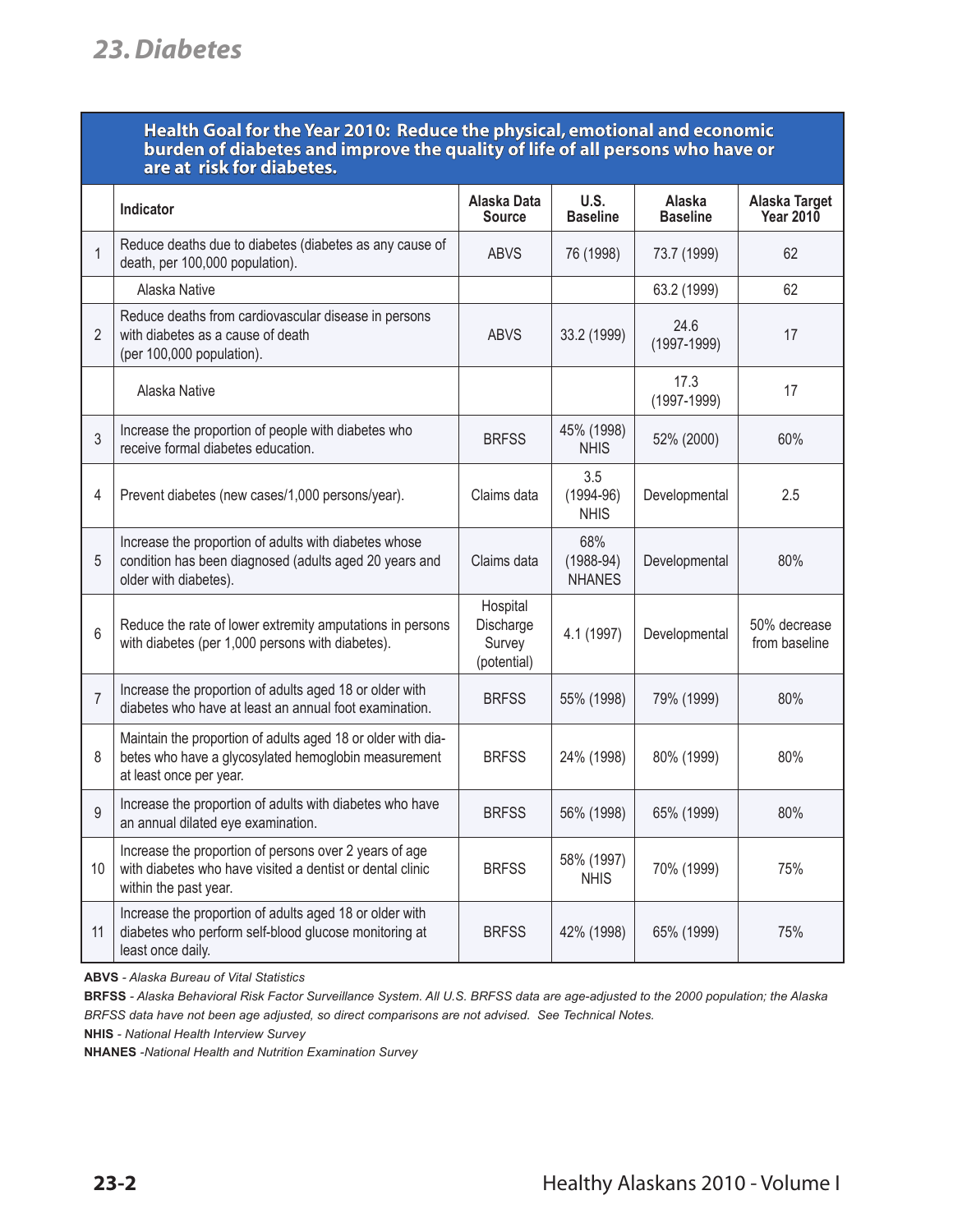#### **Overview**

Diabetes is a chronic disease that usually manifests itself as one of two distinct categories. Type 1 diabetes is most often seen in children and adolescents 18 years and younger and requires exogenous insulin to sustain life. Type 1 diabetes accounts for 5 percent to 10 percent of all diagnosed cases of diabetes.<sup>1</sup>

Type 2 diabetes usually occurs in adults over age 30 years and develops as a result of the body's inability to use its own limited amount of insulin effectively. Type 2 diabetes accounts for 90 percent to 95 percent of all diagnosed cases. Risk factors for type 2 diabetes include older age (40 plus years), obesity, family history of diabetes, prior history of gestational diabetes, impaired glucose tolerance, physical inactivity, and race/ethnicity.

Diabetes is the leading cause of blindness and endstage renal disease in adults. Diabetes increases the risk of heart disease, stroke, and many infectious diseases. Nerve damage from diabetes is the leading cause of lower extremity amputations.

Type 2 diabetes is more common in women than men. Incidence increases with age, and the prevalence of diabetes in the United States is expected to increase as the population ages and diabetics live longer.

The prevalence of diabetes, complications of diabetes, and deaths from diabetes are higher among Hispanics and African Americans than among white Americans. High rates of diabetes are also seen in some Asian and Pacific Island and American Indian/Alaska Native groups.

### **Issues and Trends in Alaska**

The prevalence of diabetes in Alaska is measured among adults using the Behavioral Risk Factor Surveillance System (BRFSS). Approximately 14,800 Alaskans report that they have diagnosed diabetes, 3.4 percent of the population 18 and over. The incidence of diabetes increases with age, and approximately 12 percent of the Alaska population over 65 has been diagnosed with diabetes. In 2000, the age-adjusted diabetes prevalence in Alaska was lower than the United States as a whole (38 per 1000 vs. 61 per 1000), but is likely to increase in the future.<sup>2</sup>

The highest prevalence of diabetes in Alaska is found among African Americans (4.6%) and Hispanics  $(4.4\%)$ <sup>3</sup> American Indians and Alaska Natives are also at increased risk for diabetes, but prevalence varies significantly among tribes. Alaskan tribes had the lowest prevalence of tribes surveyed by the Indian Health Service in 1997. Among Alaska Native groups, diabetes prevalence is highest in Aleuts and lowest in Eskimos.<sup>4</sup>

The overall prevalence of diabetes among Alaska Natives is currently similar to that of whites. However, diabetes has increased among Alaska Natives over the past decade as a shift has occurred from a traditional lifestyle to a western lifestyle with accompanying increases in body weight, decreases in physical activity, and changes in diet. The prevalence of diabetes among Alaska Natives continues to increase at a higher rate than that of the United States as a whole.<sup>4,5</sup>

Death rates among people with diabetes are two to four times greater than for people without diabetes, especially from cardiovascular disease. Trend data in Alaska show an increase for diabetes as the underlying or other mentioned cause of death over the past decade (Figure  $23-1$ ).<sup>6</sup>



The occurrence of diabetes, especially type 2 diabetes, as well as the complications associated with diabetes, is increasing. Over the past decade, diabetes has remained the leading cause of adult blindness, end-stage renal disease, and non-traumatic lower limb amputa-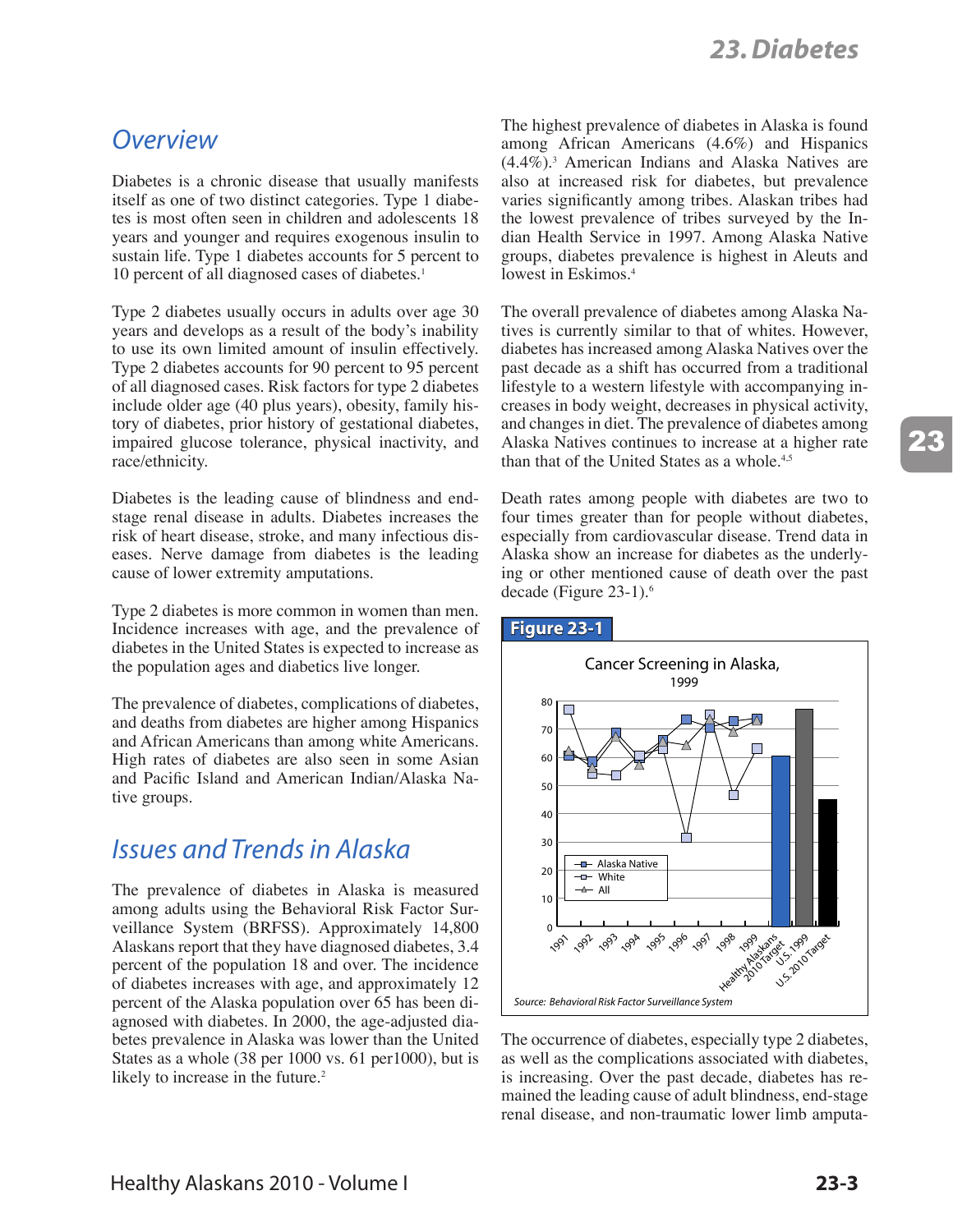### *23. Diabetes*

tions. The United States Centers for Disease Control and Prevention (CDC) estimate that among people with diabetes in Alaska, there are annually 70 lower extremity amputations, 17 new cases of end-stage renal disease, and 20 to 60 new cases of blindness.7 These and other health problems associated with diabetes contribute to impaired quality of life and substantial disability among people with diabetes.

The toll of diabetes on the health status of people in Alaska is expected to worsen before it improves. This is especially true in vulnerable, high-risk populations such as African Americans, Hispanics, Alaska Natives, Asians, and Pacific Islanders, the elderly, and the poor. Several factors account for the increasing burden of diabetes in the population: behavior (improper nutrition, decreased physical activity, and obesity), demographic changes (aging, increased growth of at risk populations), and improved ascertainment and surveillance systems that more completely capture the actual burden of diabetes. Other related factors are genetics, cultural and community traditions, and socioeconomic status.

**Overweight and obesity:** "Westernization," which includes a diet high in fat and processed foods as well as total calories, has been associated with a greater number of overweight persons in Alaska. Alaska has not met its goal of decreasing the percentage of adults who are overweight to less than 20 percent. Between 1991-98, the prevalence of obesity increased by 57 percent (see Chapter 2, Figure 2-1). Because obesity is a risk factor for type 2 diabetes, the increased prevalence of obesity in the population is expected to lead to an increase in diabetes.<sup>8</sup>

**Physical Activity:** Physical activity is essential for a healthy life. Regular physical activity protects against type 2 diabetes as well as heart disease, high blood pressure, cancer, depression and anxiety. Increasing evidence suggests that moderate physical activity can have significant health benefits for people with diabetes. Alaska has not met its goal of decreasing the proportion of Alaskans with a sedentary lifestyle to below 30 percent and the proportion with no physical activity to below 15 percent. Among Alaskan adults with diabetes, only 38 percent exercise regularly.<sup>1</sup>

**Demographics:** The prevalence of diabetes increases with advancing age. Increased insulin resistance and gradual deterioration in the function of insulin-producing cells may account for the increased prevalence

with advancing age. Approximately 3,600 (11%) of the Alaska population over 65 years of age have diagnosed diabetes. Since 1980, the population 65 years and older has more than tripled (11,517 in 1980 to 35,699 in 2000). The number of people between the ages of 55 to 64 years has more than doubled since 1985 (20,713 in 1985 to 44,750 in 2000). This age group is expected to grow rapidly over the next 10 years as baby boomers begin to enter their mid-fifties.<sup>8</sup> As the population in Alaska ages, the number of people with diabetes is expected to increase.

Diabetes disproportionately affects certain racial/ ethnic groups, including African Americans, Hispanics, Asian and other Pacific Islanders, and Alaska Natives and American Indians. Growth in these Alaskan populations at risk for diabetes is expected to increase the public health burden of diabetes in the future.

**Ascertainments**: It is estimated that diabetes is undiagnosed in approximately one-third of all cases. In addition, complications and health services associated with diabetes are frequently not recorded on death certificates, hospital discharge forms, emergency department paperwork, and other documents. Much of this "missing" burden of diabetes will be better captured with improved surveillance, data systems and screening programs for undiagnosed diabetes in highrisk populations.

**Limitations in programs to change behaviors:** Behaviors are influenced by beliefs and attitudes, and these are greatly affected by community and cultural traditions. In many racial and ethnic communities, fatalism, use of alternative medicine, desirability of rural living conditions, lack of economic resources, and other factors influence both the availability of health care and the capacity of persons with diabetes to manage their disease. People with diabetes spend a small percentage of their time in contact with health professionals. The ability to understand and influence individual, community, and organizational behaviors significantly influences the success of preventive programs in diabetes.

# *Current Strategies and Resources*

The State of Alaska Diabetes Control Plan details state and community strategies for diabetes prevention and the reduction of complications associated with diabetes.<sup>9</sup>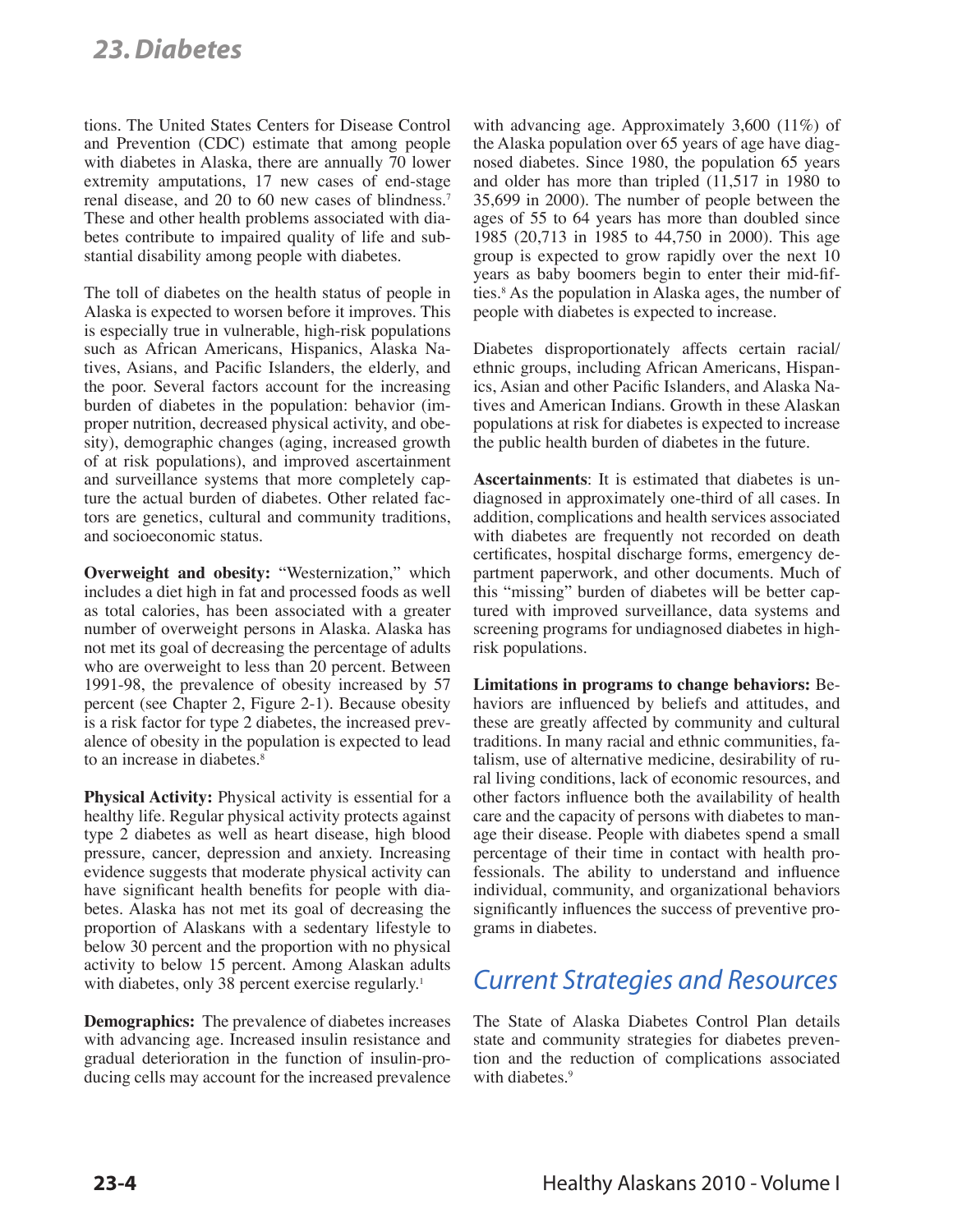Diabetes education is uniformly viewed as effective and economical in the ultimate prevention of longterm complications of diabetes. An informed and motivated individual with diabetes is essential in managing the disease and reducing the risk of complications.

Evidence suggests diabetes can be prevented or delayed through physical activity and weight management. Given the seriousness and costs associated with diabetes and the complexities of the disease, factors that account for increasing frequency of diabetes should be identified.

Type 2 diabetes, the most prevalent form of diabetes, is often asymptomatic in its early stages and can remain undiagnosed for many years. Because early detection and prompt treatment may reduce the burden of type 2 diabetes and its complications, screening for diabetes is recommended for people over 40 and younger people with risk factors such as obesity.

People with diabetes experience death rates two to four times greater than people without diabetes, especially from cardiovascular disease. Other causes of death include renal failure, diabetic acidosis, and infection. Studies have clearly indicated that secondary and tertiary prevention can reduce overall cardiacrelated illness, disability, and death. Death rates are complicated by how accurately and completely diabetes is recorded on death certificates. Attention to prevention behaviors to delay or prevent death, as well as death rates, should be examined carefully.

Cardiovascular disease is the leading cause of death among people with diabetes, accounting for half of all deaths. Preventing cardiovascular disease by reducing cardiovascular risks, (i.e., uncontrolled hypertension, cigarette smoking, and elevated cholesterol) could have a major impact on diabetes mortality. The target measure of a 10 percent reduction in cardiovascular deaths for 2010 was selected as a reasonable target because effects may not be independent and risk factor reductions will not immediately reduce mortality.

Amputations are a major cause of morbidity, disability, and costs for people with diabetes. Early recognition and management of risk factors for ulcer and amputation can prevent or delay the onset of adverse outcomes.

Monitoring of glycemic status, such as performed by people with diabetes and health care providers, is considered a cornerstone of diabetes care. Using selfmonitoring of blood glucose, people with diabetes can work to achieve and maintain specific glycemic goals. There is broad consensus on the health benefits of normal or near-normal blood glucose levels to prevent or postpone diabetes-related complications. Results of monitoring are used to assess the efficacy of therapy and to guide adjustments in medical nutrition therapy, exercise, and medications to achieve the best possible blood glucose control.

Studies indicate that retinopathy can be prevented or delayed and the progression of retinopathy can be slowed, through improved glycemic control. A dilated eye exam every year is the best approach to screening for diabetic retinopathy.

People with diabetes are at increased risk for destructive periodontitis and subsequent tooth loss. In addition, untreated periodontitis in persons with diabetes may complicate glycemic control. Regular dental visits provide opportunities for prevention, early detection, and treatment of periodontal problems in persons with diabetes.

#### *Data Issues and Needs*

The revised diabetes module will be included in the 2000 Alaska Behavioral Risk Factor Surveillance System (BRFSS) and yearly thereafter. Nationally, the National Health Interview Survey will be used, but these data are not available at a state level. It is expected the sample size of people with diabetes will remain small and may require multiple years of data collection before analysis provides meaningful information.

Data on the general population of people with diabetes is difficult to ascertain in Alaska, with the exception of beneficiaries of the Indian Health Services. The Alaska Area Diabetes Model Program maintains a diabetes registry and actively monitors care and preventive practices for Alaska Native beneficiaries. This is much more difficult to accomplish among the remaining 84 percent of the population. Surveillance of diabetes in Alaska will require the use of a hospital discharge data system.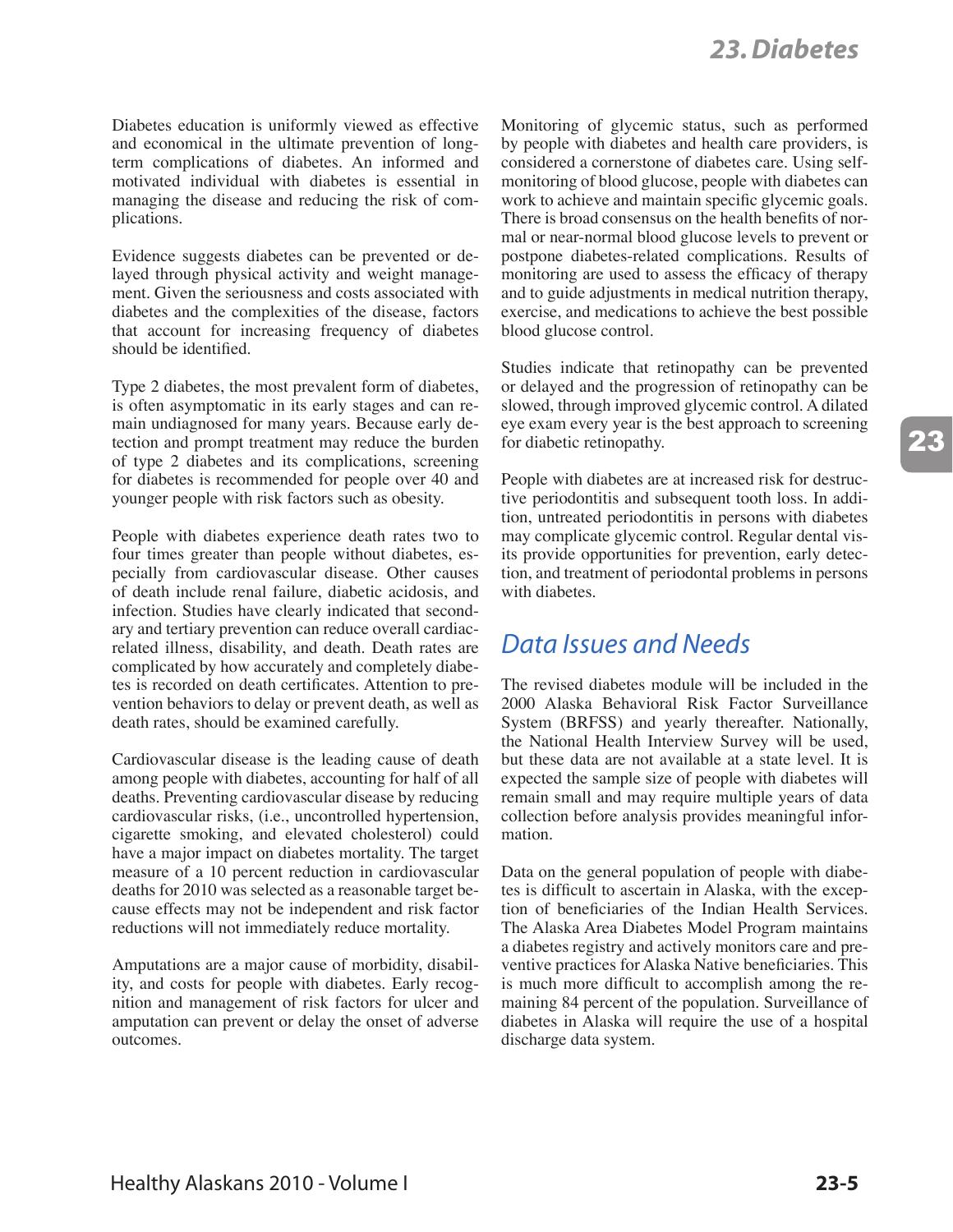# *Related Focus Areas*

A variety of objectives in other *Healthy Alaskans* chapters are linked to objectives in *Diabetes*.

- *• Physical Activity*
- *• Nutrition*
- *• Oral Health*
- *• Vision and Hearing*
- *• Heart Disease and Stroke*

Increasing physical activity and fitness would decrease the future prevalence of diabetes. Indicators from *Nutrition and Overweight*, such as increasing fruit and vegetable intake and reducing total fat intake, can help reduce the chances of developing diabetes. People with diabetes are at increased risk for destructive periodontitis and subsequent tooth loss. Regular dental visits provide opportunities for prevention, early detection, and treatment of periodontal problems in persons with diabetes. People with diabetes are more likely to develop heart disease, so screening for high blood pressure and cholesterol will decrease the number of people with diabetes who die from related causes. *Diabetes* is linked to *Vision and Hearing* since people with diabetes often develop diabetic retinopathy.

## *Endnotes*

1 American Diabetes Association. Clinical practice guidelines. Diabetes Care 2000; 22, Suppl. 1 S1 – S115.

2 Alaska Department of Health and Social Services, Alaska Division of Public Health, Section of Epidemiology. Diabetes in Alaska, 1991-2000: Results from the Behavioral Risk Factor Surveillance System. Bulletin; 5 (4), December 20, 2001.

<sup>3</sup> Alaska Department of Health and Social Services, Alaska Division of Public Health, Section of Community Health and Emergency Medical Services. Alaska Behavioral Risk Factor Surveillance System, 2000.

4 Scrarer, C.D., Adler, A.I., Mayer, A.M., Halderson, K.R., & Trimble, B.A.. Diabetes complications and mortality among Alaska Natives: Eight years of observation. Diabetes Care 1997; 20(7): 1183-1197.

5 Gohdes D. Diabetes in North American Indians and Alaska Natives. Diabetes in America 1995 (NIH, publication No. 95-1468) p. 683 – 702. Bethesda: MD.

6 Alaska Bureau of Vital Statistics. Alaska Bureau of Vital Statistics 1998 Annual Report, June 2000.

7 Centers for Disease Control and Prevention. Diabetes in the United States: A Strategy for prevention, 1994.

8 Alaska Department of Labor. Alaska Population Overview 1999 estimates, p. 52, Table 1.22.

9 Alaska Department of Health and Social Services, Alaska Division of Public Health, Section of Epidemiology. Alaska Diabetes Control Program: State of Alaska Diabetes Control Plan. November 1999.

# *References and Sources*

#### **Alaska**

| Alaska Area Diabetes Model Program                              | www.ihs.gov/MedicalPrograms/Diabetes/alaskamodel.asp           |
|-----------------------------------------------------------------|----------------------------------------------------------------|
| <b>American Diabetes Association</b><br>Alaska Information      | www.diabetes.org/main/community/outreach/education/ak/info.jsp |
| <b>DHSS:</b> Section of Epidemiology<br>Alaska Diabetes Program | www.epi.hss.state.ak.us/programs/chronic/diabetes.stm          |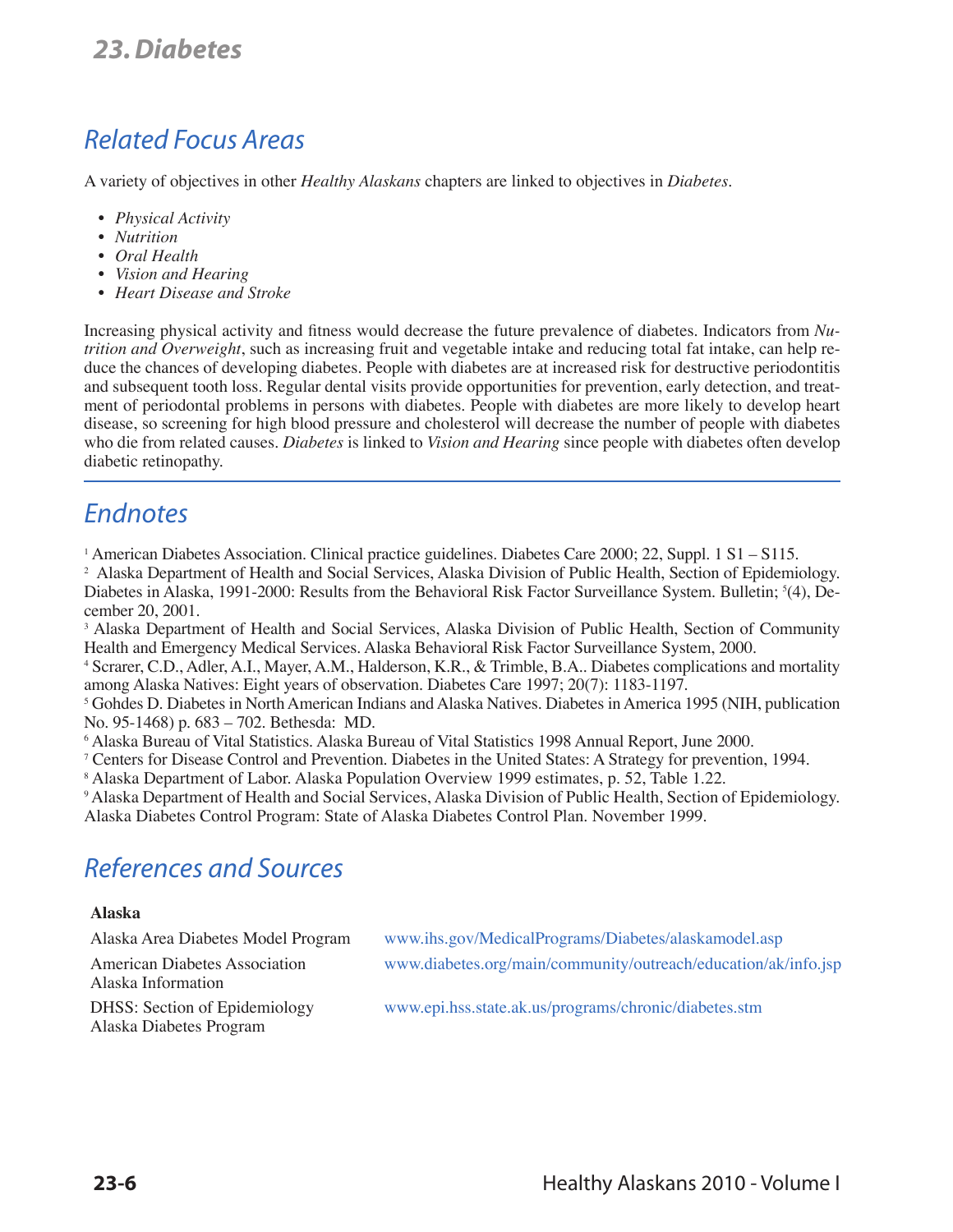## *23. Diabetes*

#### **National**

Diabetes in Alaska Natives and American Indians

Diabetes: Guide to Community Preventive Services

National Diabetes Information Clearinghouse

Make the Link! Diabetes, Heart Disease, and Stroke www.niddk.nih.gov/health/diabetes/pubs/amindian/amindian.htm

www.cdc.gov/diabetes/projects/community.htm

Joslin Diabetes Center www.joslin.harvard.edu/

www.niddk.nih.gov/health/diabetes/pubs/dmover/dmover.htm

www.diabetes.org/main/info/link.jsp